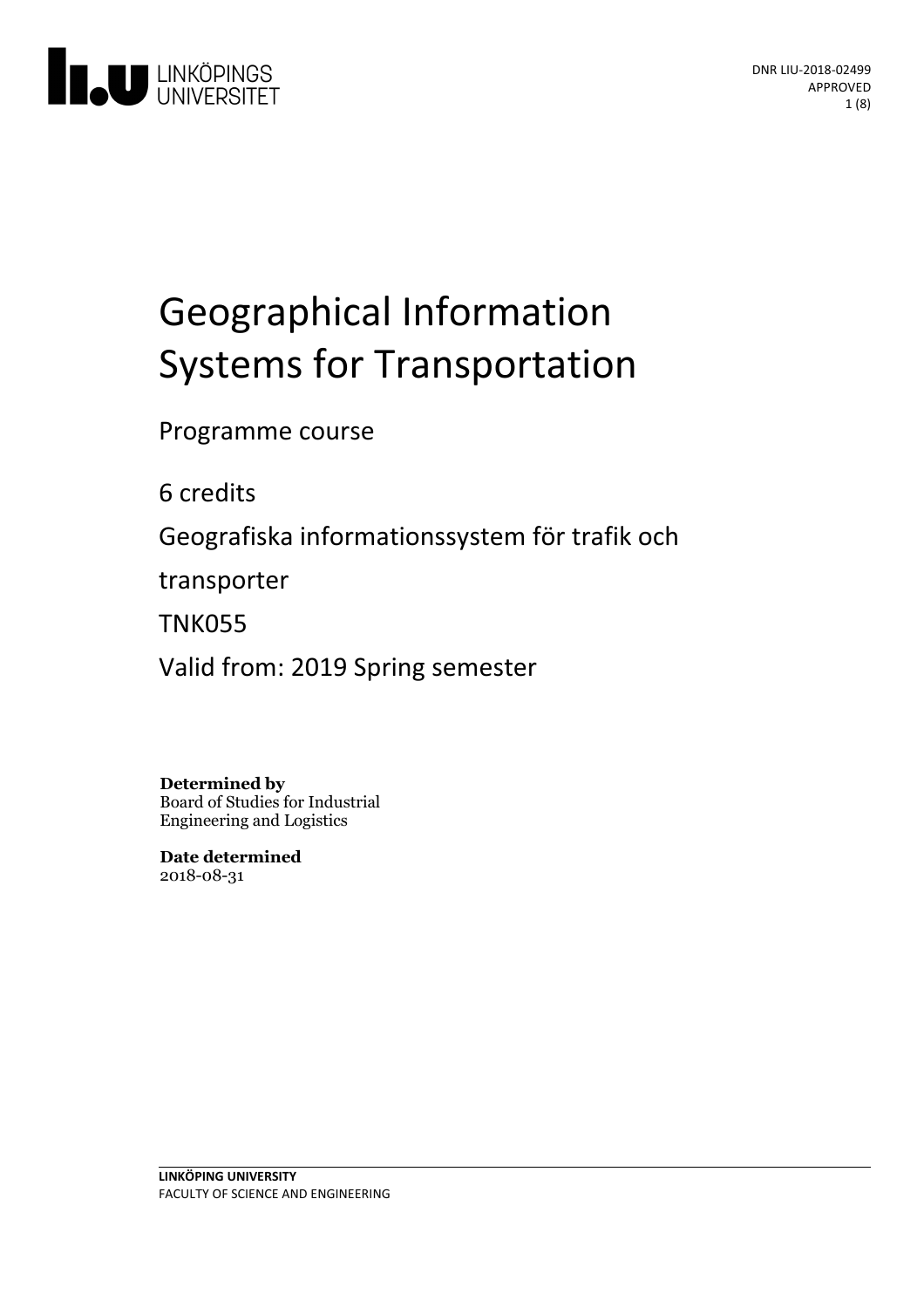# Main field of study

Computer Science and Engineering, Transportation Systems Engineering

Course level

First cycle

# Advancement level

 $G_1X$ 

# Course offered for

Master's Programme in Intelligent Transport Systems and Logistics

### Entry requirements

Note: Admission requirements for non-programme students usually also include admission requirements for the programme and threshold requirements for progression within the programme, or corresponding.

# Prerequisites

Admission requirements for master level studies

# Intended learning outcomes

The aim is to give an introduction to geographic information technology and a deeper knowledge about geographical information systems as <sup>a</sup> tool for engineers. The course also provides an introduction to programming in Matlab. After the course the students should

- be familiar with basic geographic information technology
- be able to work independently with GIS-software, perform analysis and to present the result in clear and well structured reports
- be able to independently implement GIS-relevant algorithms in Matlab
- have understanding for database systems and be able to search and select information using SQL-queries

### Course content

Data capture, Data structures, Geographic databases, Cartographic presentation, Geographical analysis. Practical excercises with GIS-softwares. Applications for transportation. Programming in Matlab.

# Teaching and working methods

The course contains lectures and laboratory work.

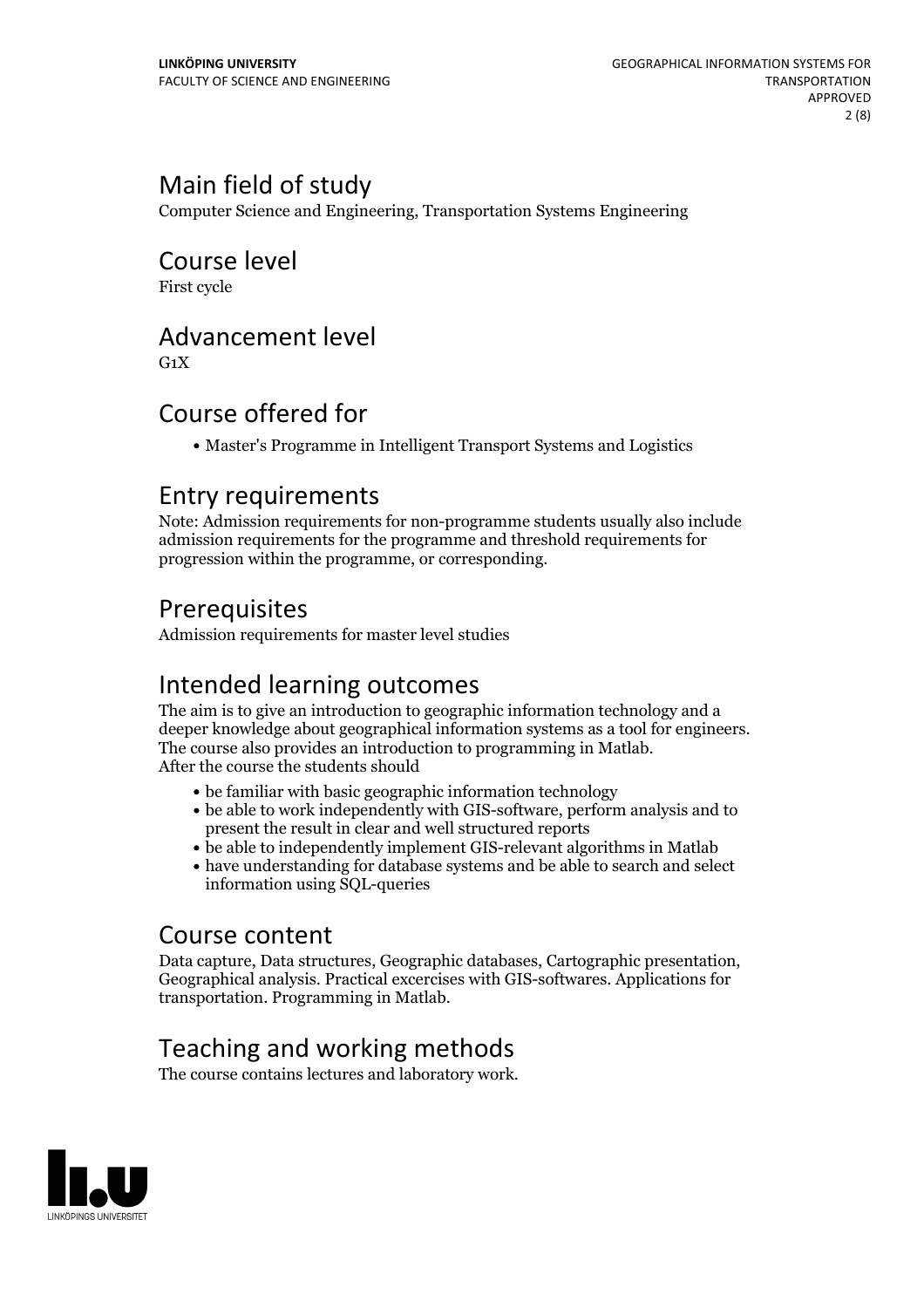# Examination

| LAB1 | Laboratory work        | 3 credits | U.G        |
|------|------------------------|-----------|------------|
| UPG1 | Individual assignments | 3 credits | U, 3, 4, 5 |

### Grades

Four-grade scale, LiU, U, 3, 4, 5

# Other information

Supplementary courses: Positioning Systems

### Department

Institutionen för teknik och naturvetenskap

# Director of Studies or equivalent

Erik Bergfeldt

### Examiner

Carl Henrik Häll

# Course website and other links

<http://www.itn.liu.se/~carha/tnk055>

# Education components

Preliminary scheduled hours: 38 h Recommended self-study hours: 122 h

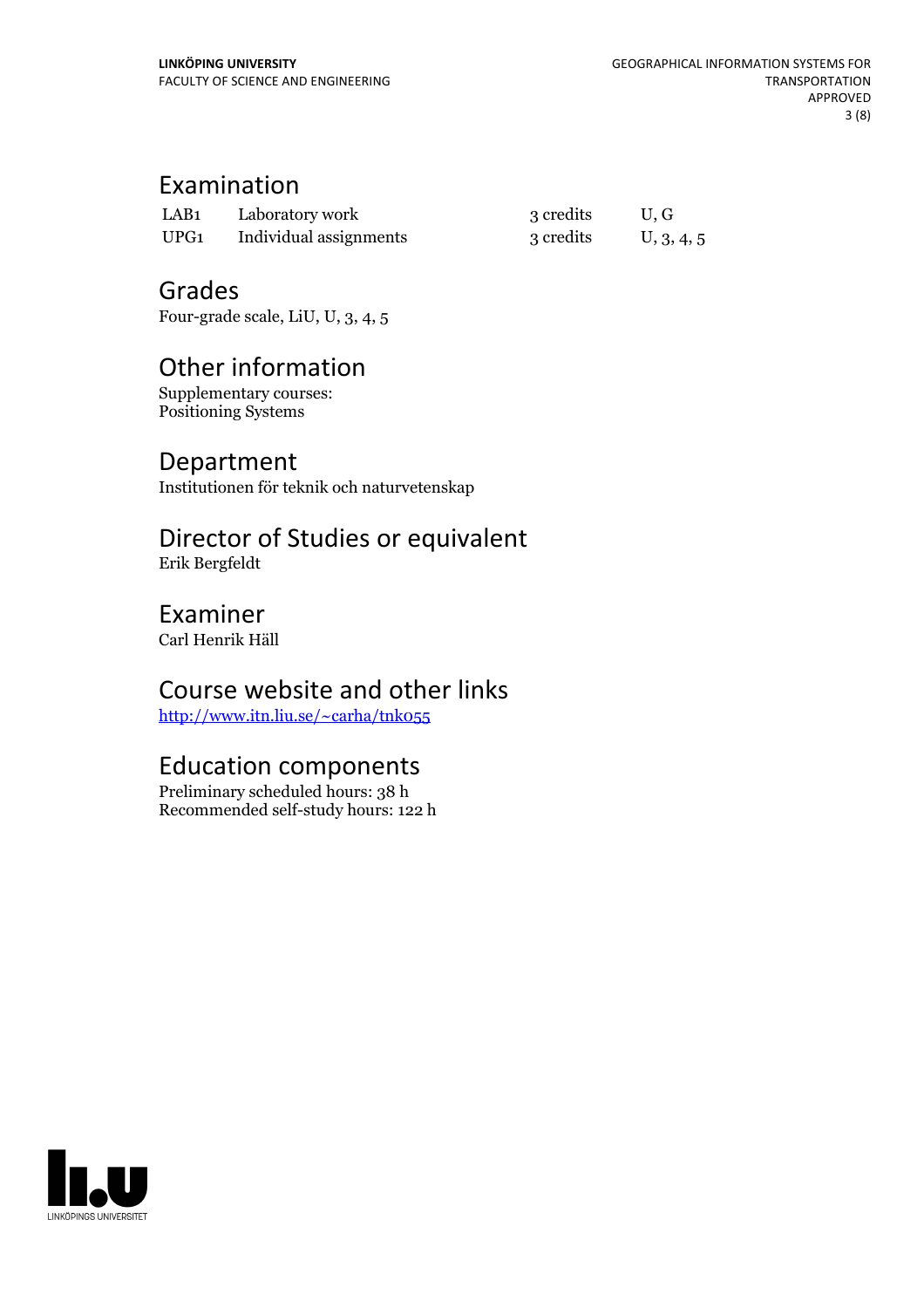# Course literature

### **Books**

Fazal, Shahab, (2008) *GIS basics. [Elektronisk resurs]* ISBN: 9788122423761, 9788122426397<br>New Delhi : New Age International (P) Ltd., Publishers, c2008. Nasser, Hussein, Mohanta, Pratyush, (2014) *Learning ArcGIS geodatabases* : *an all-in-one start up kit to author, manage, and administer ArcGIS geodatabases. [Elektronisk resurs]* ISBN: 9781783988655, 9781783988648 Birmingham, [England] : Packt Publishing, 2014.; Community Experience Distilled<br />Community experience distilled

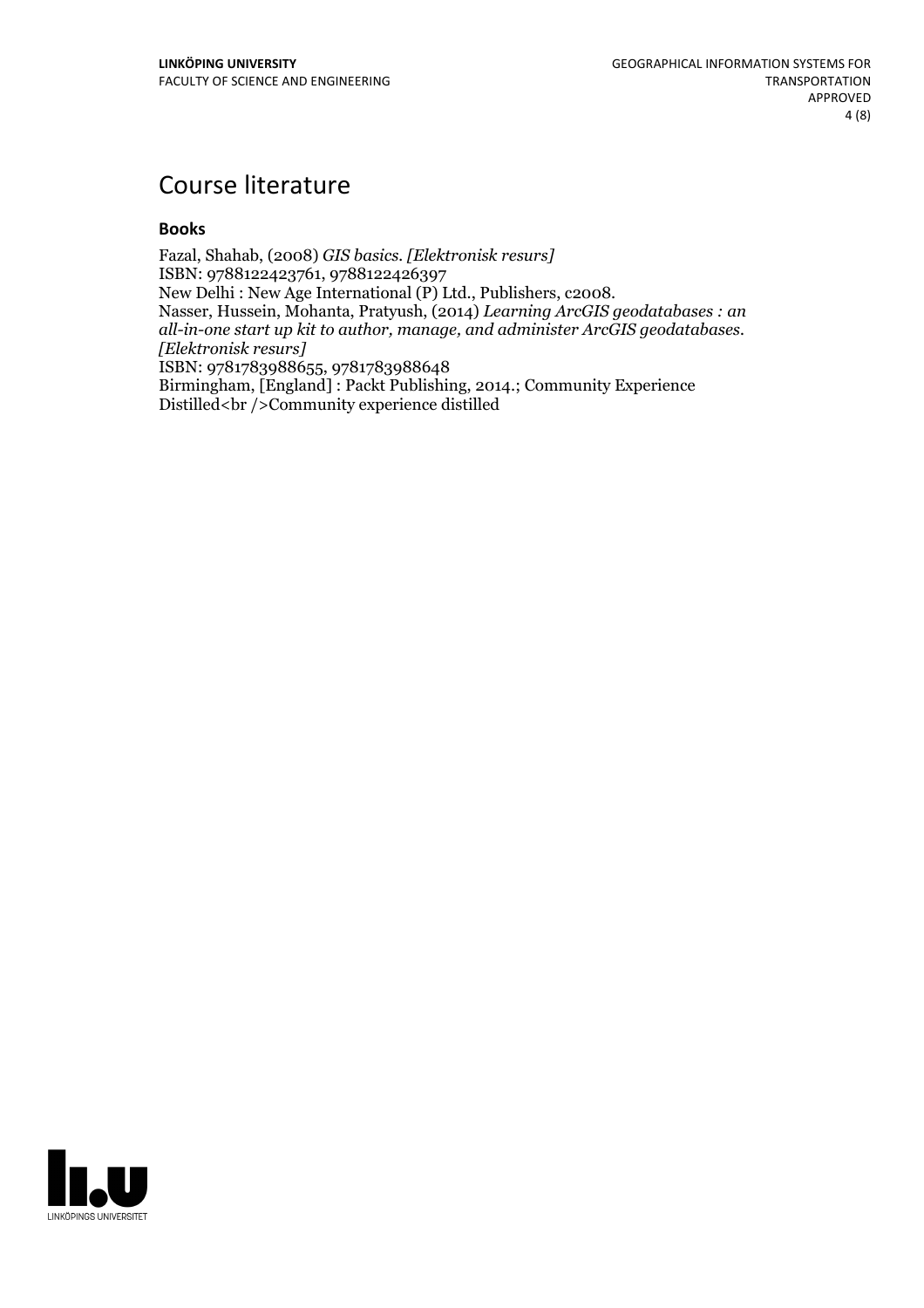# **Common rules**

### **Course syllabus**

A syllabus has been established for each course. The syllabus specifies the aim and contents of the course, and the prior knowledge that a student must have in order to be able to benefit from the course.

### **Timetabling**

Courses are timetabled after a decision has been made for this course concerning its assignment to a timetable module. A central timetable is not drawn up for courses with fewer than five participants. Most project courses do not have a central timetable.

### **Interrupting a course**

The vice-chancellor's decision concerning regulations for registration, deregistration and reporting results (Dnr LiU-2015-01241) states that interruptions in study are to be recorded in Ladok. Thus, all students who do not participate in a course for which they have registered must record the interruption, such that the registration on the course can be removed. Deregistration from <sup>a</sup> course is carried outusing <sup>a</sup> web-based form: www.lith.liu.se/for-studenter/kurskomplettering?l=sv.

### **Cancelled courses**

Courses with few participants (fewer than 10) may be cancelled or organised in a manner that differs from that stated in the course syllabus. The board of studies is to deliberate and decide whether a course is to be cancelled orchanged from the course syllabus.

### **Regulations relatingto examinations and examiners**

Details are given in a decision in the university's rule book: http://styrdokument.liu.se/Regelsamling/VisaBeslut/622678.

### **Forms of examination**

### **Examination**

Written and oral examinations are held at least three times a year: once immediately after the end of the course, once in August, and once (usually) in one of the re-examination periods. Examinations held at other times are to follow a decision of the board of studies.

Principles for examination scheduling for courses that follow the study periods:

courses given in VT1 are examined for the first time in March, with re-

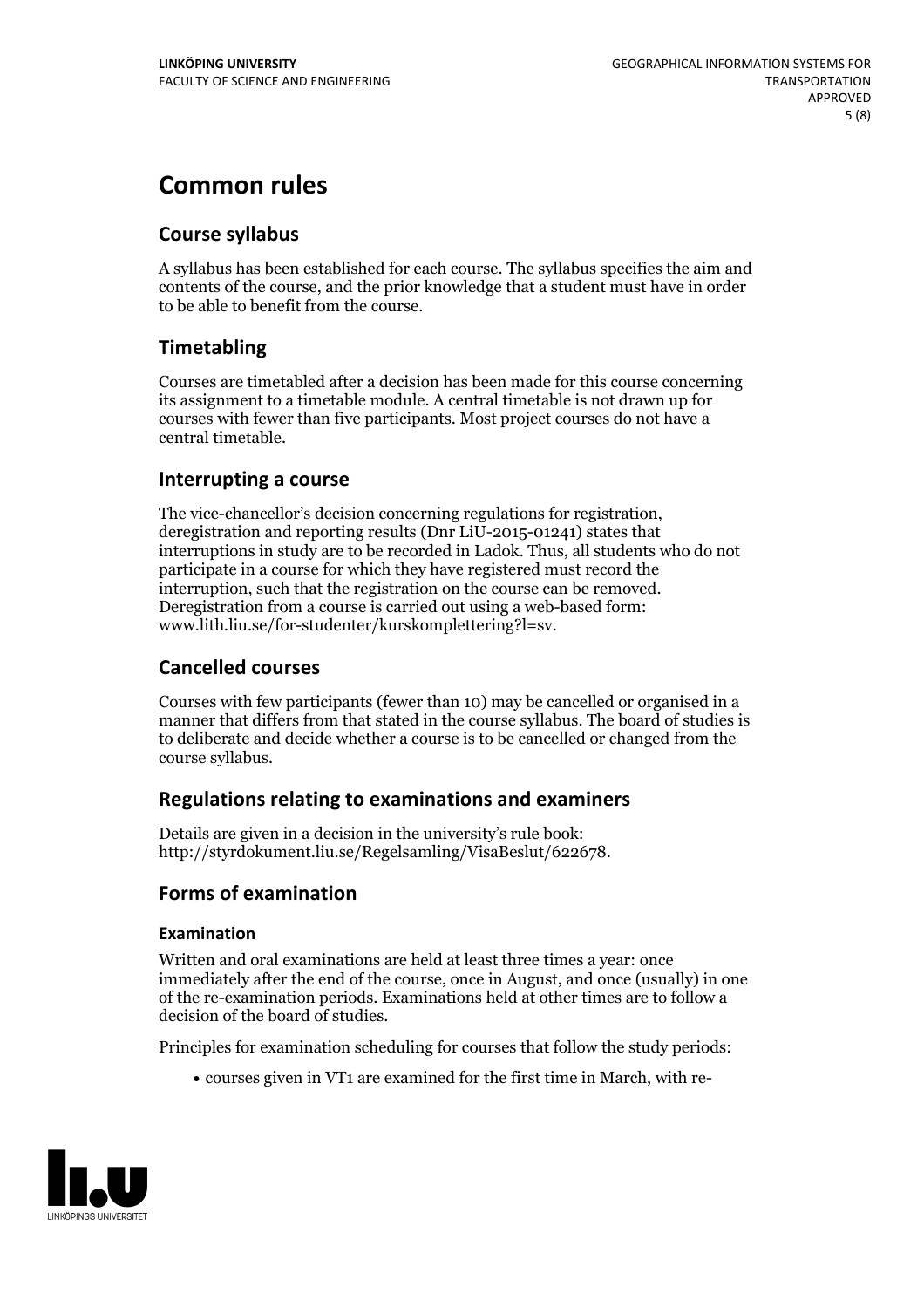examination in June and August

- courses given in VT2 are examined for the first time in May, with re-examination in August and October
- courses given in HT1 are examined for the first time in October, with re-examination in January and August
- courses given in HT2 are examined for the first time in January, with re-examination at Easter and in August.

The examination schedule is based on the structure of timetable modules, but there may be deviations from this, mainly in the case of courses that are studied and examined for several programmes and in lower grades (i.e. 1 and 2).

- Examinations for courses that the board of studies has decided are to be held in alternate years are held only three times during the year in which
- the course is given.<br>• Examinations for courses that are cancelled or rescheduled such that they are not given in one or several years are held three times during the year that immediately follows the course, with examination scheduling that corresponds to the scheduling that was in force before the course was cancelled or rescheduled.<br>• If teaching is no longer given for a course, three examination occurrences
- are held during the immediately subsequent year, while examinations are at the same time held for any replacement course that is given, or alternatively in association with other re-examination opportunities. Furthermore, an examination is held on one further occasion during the next subsequent year, unless the board of studies determines otherwise.<br>• If a course is given during several periods of the year (for programmes, or
- on different occasions for different programmes) the board orboards of studies determine together the scheduling and frequency of re-examination occasions.

### **Registration for examination**

In order to take an examination, a student must register in advance at the Student Portal during the registration period, which opens 30 days before the date of the examination and closes 10 days before it. Candidates are informed of the location of the examination by email, four days in advance. Students who have not registered for an examination run the risk of being refused admittance to the examination, if space is not available.

Symbols used in the examination registration system:

- \*\* denotes that the examination is being given for the penultimate time.
- \* denotes that the examination is being given for the last time.

#### **Code of conduct for students during examinations**

Details are given in a decision in the university's rule book: http://styrdokument.liu.se/Regelsamling/VisaBeslut/622682.

#### **Retakes for higher grade**

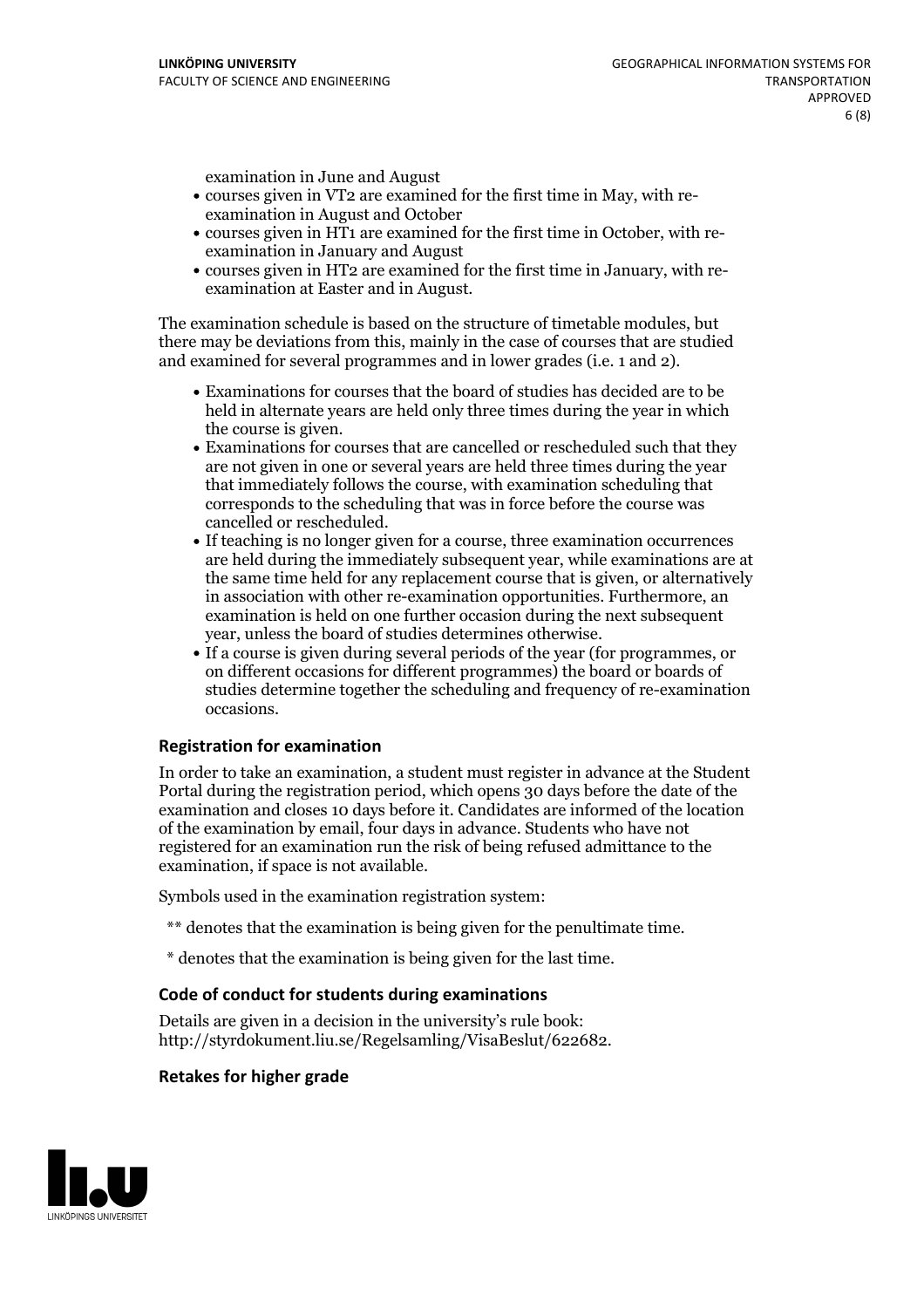Students at the Institute of Technology at LiU have the right to retake written examinations and computer-based examinations in an attempt to achieve a higher grade. This is valid for all examination components with code "TEN" and "DAT". The same right may not be exercised for other examination components, unless otherwise specified in the course syllabus.

#### **Retakes of other forms of examination**

Regulations concerning retakes of other forms of examination than written examinations and computer-based examinations are given in the LiU regulations for examinations and examiners, http://styrdokument.liu.se/Regelsamling/VisaBeslut/622678.

#### **Plagiarism**

For examinations that involve the writing of reports, in cases in which it can be assumed that the student has had access to other sources (such as during project work, writing essays, etc.), the material submitted must be prepared in accordance with principles for acceptable practice when referring to sources (references or quotations for which the source is specified) when the text, images, ideas, data, etc. of other people are used. It is also to be made clear whether the author has reused his or her own text, images, ideas, data, etc. from previous examinations.

A failure to specify such sources may be regarded as attempted deception during examination.

#### **Attempts to cheat**

In the event of <sup>a</sup> suspected attempt by <sup>a</sup> student to cheat during an examination, or when study performance is to be assessed as specified in Chapter <sup>10</sup> of the Higher Education Ordinance, the examiner is to report this to the disciplinary board of the university. Possible consequences for the student are suspension from study and a formal warning. More information is available at https://www.student.liu.se/studenttjanster/lagar-regler-rattigheter?l=sv.

#### **Grades**

The grades that are preferably to be used are Fail (U), Pass (3), Pass not without distinction  $(4)$  and Pass with distinction  $(5)$ . Courses under the auspices of the faculty board of the Faculty of Science and Engineering (Institute of Technology) are to be given special attention in this regard.

- 1. Grades U, 3, 4, 5 are to be awarded for courses that have written
- examinations. 2. Grades Fail (U) and Pass (G) may be awarded for courses with <sup>a</sup> large degree of practical components such as laboratory work, project work and group work.

#### **Examination components**

- 
- 1. Grades U, 3, 4, <sup>5</sup> are to be awarded for written examinations (TEN). 2. Grades Fail (U) and Pass (G) are to be used for undergraduate projects and other independent work.